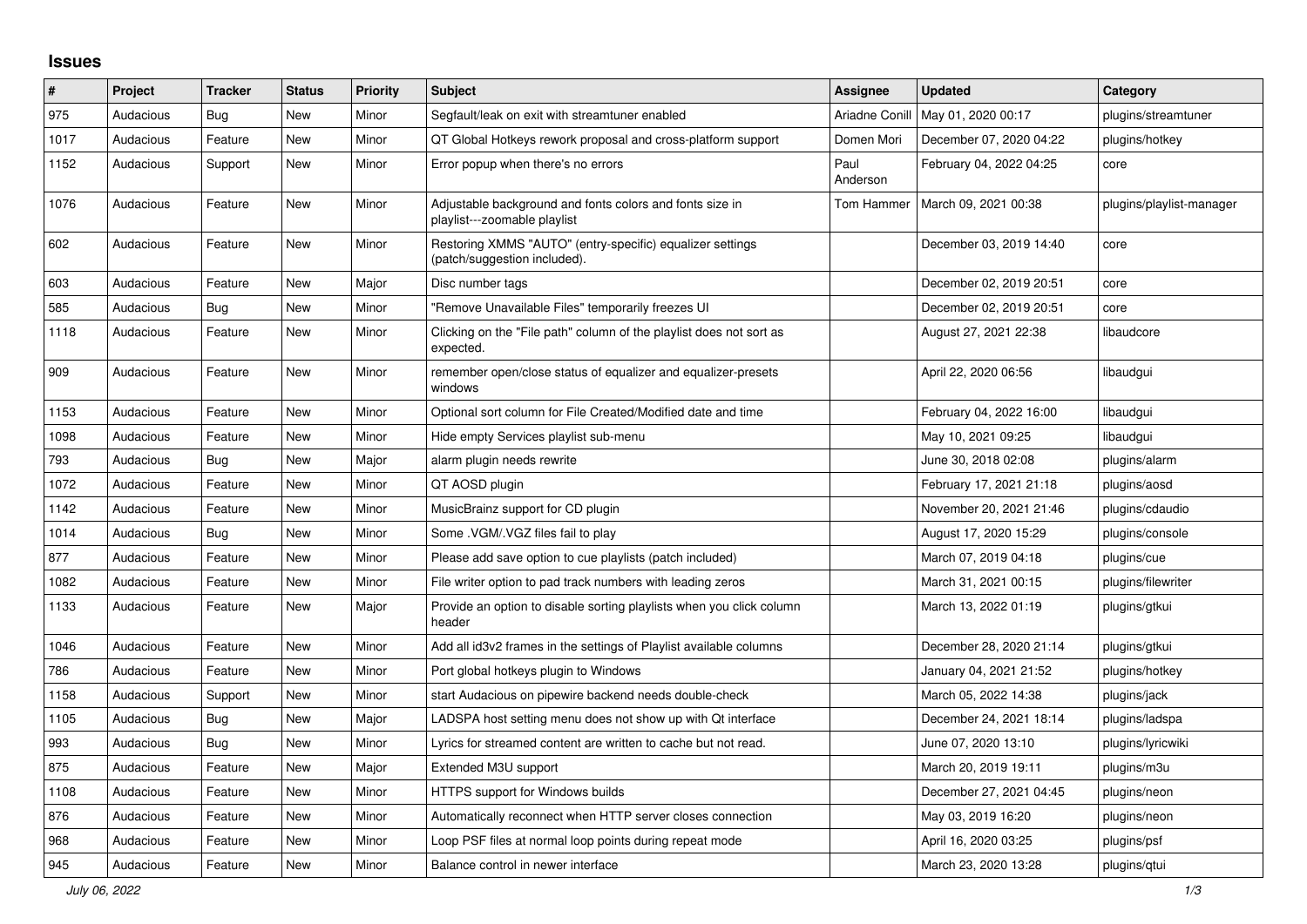| #    | Project   | <b>Tracker</b> | <b>Status</b> | <b>Priority</b> | <b>Subject</b>                                                                                      | <b>Assignee</b> | <b>Updated</b>           | Category            |
|------|-----------|----------------|---------------|-----------------|-----------------------------------------------------------------------------------------------------|-----------------|--------------------------|---------------------|
| 913  | Audacious | Feature        | New           | Minor           | Play / create new playlist from selection                                                           |                 | December 02, 2019 20:13  | plugins/qtui        |
| 429  | Audacious | Feature        | <b>New</b>    | Minor           | Please enable scrobbling to libre.fm in Scrobbler 2.0                                               |                 | September 02, 2019 10:35 | plugins/scrobbler2  |
| 1106 | Audacious | Bug            | New           | Minor           | Could not communicate with last.fm: Error in the HTTP2 framing layer.                               |                 | June 15, 2021 21:30      | plugins/scrobbler2  |
| 943  | Audacious | Feature        | New           | Minor           | Being able to add several folders to the library, and arrange that<br>Audacious recognizes symlinks |                 | March 23, 2020 15:41     | plugins/search tool |
| 1088 | Audacious | Feature        | New           | Minor           | plugin: status icon: ADD option to select tray mouse Middle Click action                            |                 | April 11, 2021 12:05     | plugins/statusicon  |
| 969  | Audacious | Feature        | New           | Minor           | streamtuner plugin: Please add column-sortability, or at least sort<br>alphabetically by 1st column |                 | June 16, 2020 09:54      | plugins/streamtuner |
| 859  | Audacious | Bug            | New           | Minor           | .wsz skins cannot be used on Windows                                                                |                 | January 01, 2020 02:48   | win32               |
| 1101 | Audacious | Feature        | <b>New</b>    | Major           | Please add media shortcut keys for Windows 10                                                       |                 | December 03, 2021 16:31  | win32               |
| 1091 | Audacious | Feature        | New           | Minor           | Built-in lyrics support                                                                             |                 | April 28, 2021 18:24     |                     |
| 1092 | Audacious | Feature        | New           | Minor           | Reread metadata on play option                                                                      |                 | April 30, 2021 03:35     |                     |
| 1148 | Audacious | Feature        | New           | Minor           | Save the dimensions of the open-file dialogue window                                                |                 | January 18, 2022 14:43   |                     |
| 1151 | Audacious | Feature        | New           | Minor           | Load balance XSPF tracks with multiple location URIs                                                |                 | January 28, 2022 19:10   |                     |
| 1093 | Audacious | Feature        | New           | Minor           | Make the Song Dialog (Qt) window wider by default                                                   |                 | May 17, 2021 15:36       |                     |
| 1095 | Audacious | Feature        | New           | Minor           | Ctrl + $Z$ / R to undo / redo changes to playlist                                                   |                 | May 07, 2021 18:42       |                     |
| 1096 | Audacious | Feature        | New           | Minor           | Calculate and show selection stats in the status bar                                                |                 | May 10, 2021 03:06       |                     |
| 1097 | Audacious | Feature        | New           | Minor           | Replace the volume button with a horizontal scale                                                   |                 | May 17, 2021 00:21       |                     |
| 1099 | Audacious | Feature        | New           | Minor           | Per-track ReplayGain shouldn't be enabled by default                                                |                 | May 09, 2021 13:41       |                     |
| 873  | Audacious | Feature        | New           | Minor           | Optionally make "previous track" restart current track                                              |                 | June 08, 2021 22:55      |                     |
| 1154 | Audacious | Support        | New           | Minor           | Playlist column Headers                                                                             |                 | March 06, 2022 16:06     |                     |
| 1160 | Audacious | Feature        | New           | Minor           | Ogg Opus support for streams                                                                        |                 | March 11, 2022 18:09     |                     |
| 1161 | Audacious | Support        | New           | Major           | Wrong language                                                                                      |                 | March 16, 2022 17:46     |                     |
| 1164 | Audacious | Support        | New           | Minor           | Wheel mouse on tray icon do not change volume / context windows do<br>not appear (with cover)       |                 | March 19, 2022 13:17     |                     |
| 1170 | Audacious | Feature        | New           | Minor           | Playback mode button                                                                                |                 | April 22, 2022 16:01     |                     |
| 500  | Audacious | Feature        | New           | Minor           | fullscreen album art                                                                                |                 | April 08, 2020 19:17     |                     |
| 760  | Audacious | <b>Bug</b>     | New           | Major           | Credits for some pre-Transifex translators are missing                                              |                 | December 13, 2017 14:19  |                     |
| 1058 | Audacious | Feature        | New           | Minor           | Allow changing the language/locale in settings                                                      |                 | January 30, 2021 18:11   |                     |
| 784  | Audacious | Bug            | New           | Minor           | Audio jumps at the start of some tracks when playing CUE+TTA files                                  |                 | April 10, 2018 02:46     |                     |
| 1116 | Audacious | Feature        | New           | Minor           | feature request: miniview mode with QT or GTK interace                                              |                 | February 08, 2022 06:53  |                     |
| 1119 | Audacious | Feature        | New           | Minor           | ADD ability to silence internet radio timeout Error dialog popup                                    |                 | July 31, 2021 18:36      |                     |
| 864  | Audacious | Feature        | New           | Minor           | Drag/drop songs into playlists displayed in the Playlist Manager                                    |                 | October 29, 2019 02:14   |                     |
| 955  | Audacious | Feature        | New           | Minor           | Enqueue option                                                                                      |                 | April 09, 2020 03:54     |                     |